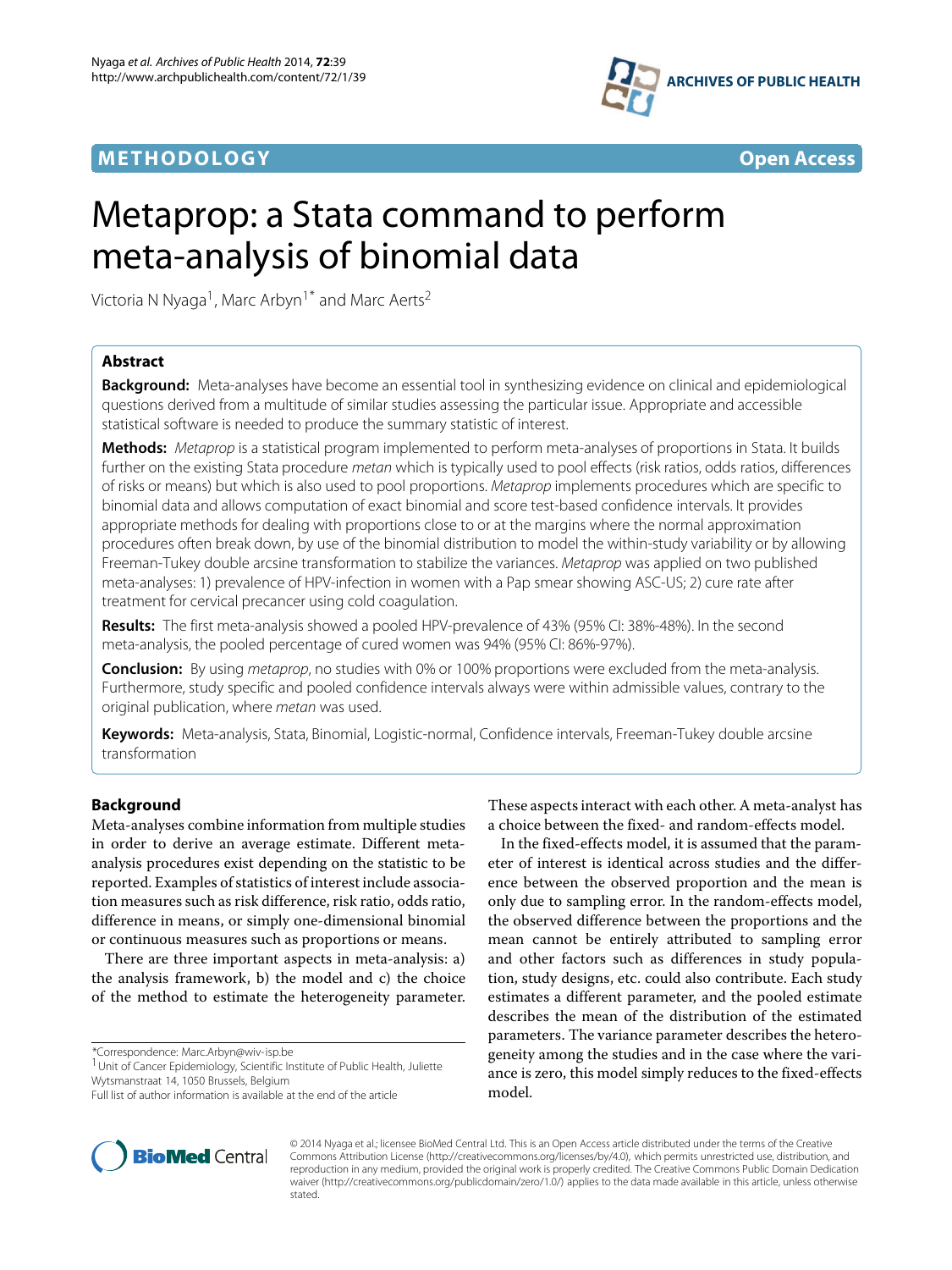There are three frameworks in modeling of binomial data. The most popular framework uses approximation to the normal distribution by use of transformations and is known as the approximate likelihood approach [\[1,](#page-9-0)[2\]](#page-9-1). Some of the common transformations include the logit and the arcsine [\[3\]](#page-9-2). Some of the reasons why this approach is popular include lower level of required statistical expertise, faster computations and availability of software to carry out the analysis.

The second approach recognises the true nature of the data and is known as the exact likelihood approach. In this framework, the special relationship between the mean and the variance as characterised by binomial data is captured by the binomial distribution [\[4\]](#page-9-3). The beta-binomial distribution [\[5\]](#page-9-4) can be used to fit a random-effects model such that the beta distribution describes the distribution of the varying binomial parameters. While it is possible to perform computations to estimate the parameters of the binomial model, most common statistical software lacks function to fit the beta-binomial model and therefore, this approach is the least popular. The WinBUGS software, a software package for Bayesian statistics, has the capability to perform such analyses. Other software e.g R and SAS (PROC NLMIXED) can also be used, but extensive programming is required.

The third approach is a compromise between approximate and exact likelihood. In the first stage, the data is modeled using the binomial distribution. In the second stage, the normal distribution is used after the logit transformation to model the heterogeneity among the studies. This is an emerging approach and is often recommended by statisticians [\[4\]](#page-9-3). Most statistical software including Stata(melogit), R, SAS (PROC NLMIXED) have the capability to perform such analyses.

There are three popular methods to estimate the parameters. The non-iterative method popularised by Dersimonian and Laird [\[6\]](#page-9-5). The other two methods are the maximum likelihood (ML) and restricted maximum likelihood (REML) method. For random-effects model, the REML method is preferred because ML leads to underestimation of the variance parameter. For generalized linear mixed models [\[2](#page-9-1)[,7](#page-9-6)[,8\]](#page-9-7) under which models for binomial data falls, the REML method is not used due to intensive computation of high-dimension integrations of the random-effects and as a result most software estimate the heterogeneity parameter using ML methods. The procedure proposed by Dersimonian and Laird is efficient for the mean but not the heterogeneity parameter [\[9\]](#page-9-8).

Various procedures to perform meta-analysis have been implemented in the Stata command *metan* [\[10\]](#page-9-9). In *metan*, the confidence intervals are calculated using the normal distribution based on the asymptotic variance. For proportions such intervals may contain inadmissible values especially when the statistic is near the boundary.

Furthermore, computation of confidence intervals is not possible when the statistic is on the boundary, as the estimated standard error is set to zero and as a consequence, the *metan* command automatically excludes studies with proportion equal to 0 or 1 from the calculation of the

pooled estimate. Tests of significance on the pooled proportion typically rely on normal probabilities. Proportions ( $p = \frac{r}{n}$ ) are binomial and the normal distribution is a good approximation of the binomial distribution if *n* is large enough and *p* is not close to the margins [\[11\]](#page-9-10). When *n* is small and/or *p* is near the margins, the test statistic may not be approximately normally distributed due to its skewness and discreteness. To make the normal distribution assumptions more applicable to significance testing, several transformations have been suggested. Freeman and Tukey [\[12\]](#page-9-11) presented a double arcsine transformation to stabilize the variance.

We have developed *metaprop*, a new program in Stata to perform meta-analyses of binomial data to supplement the *metan* command, which is typically used to pool associations. *metaprop* builds further on the *metan* procedure. It allows computation of 95% confidence intervals using the score statistic and the exact binomial method and incorporates the Freeman-Tukey double arcsine transformation of proportions. The program also allows the within-study variability be modelled using the binomial distribution. This article presents a general overview of the program to serve as a starting point for users interested in performing meta-analysis of proportions in Stata software.

#### **Methods**

A detailed description of various statistical procedures to perform meta-analysis which can be performed with *metan* can be found elsewhere [\[10\]](#page-9-9). In this article, we present procedures specific to pooling of binomial data including methods of computation of the confidence intervals, continuity correct and the Freeman-Tukey transformation. Table [1](#page-2-0) summarises the characteristics of the procedures presented.

#### **Confidence intervals for the individual studies**

Two types of confidence intervals for the study specific proportions have been implemented. Throughout the text, for study *i*, *ri* denotes the number of observations with a certain characteristic,  $n_i$  is the total number of observations,  $p_i = \frac{r_i}{n_i}$  is the observed proportion, k is the total number of studies in the meta-analysis, and *1 -* α refers to the selected level of confidence.

#### *Exact confidence intervals*

The exact or Clopper-Pearson [\[13\]](#page-9-12) confidence limits for a binomial proportion are constructed by inverting the equal-tailed test based on the binomial distribution.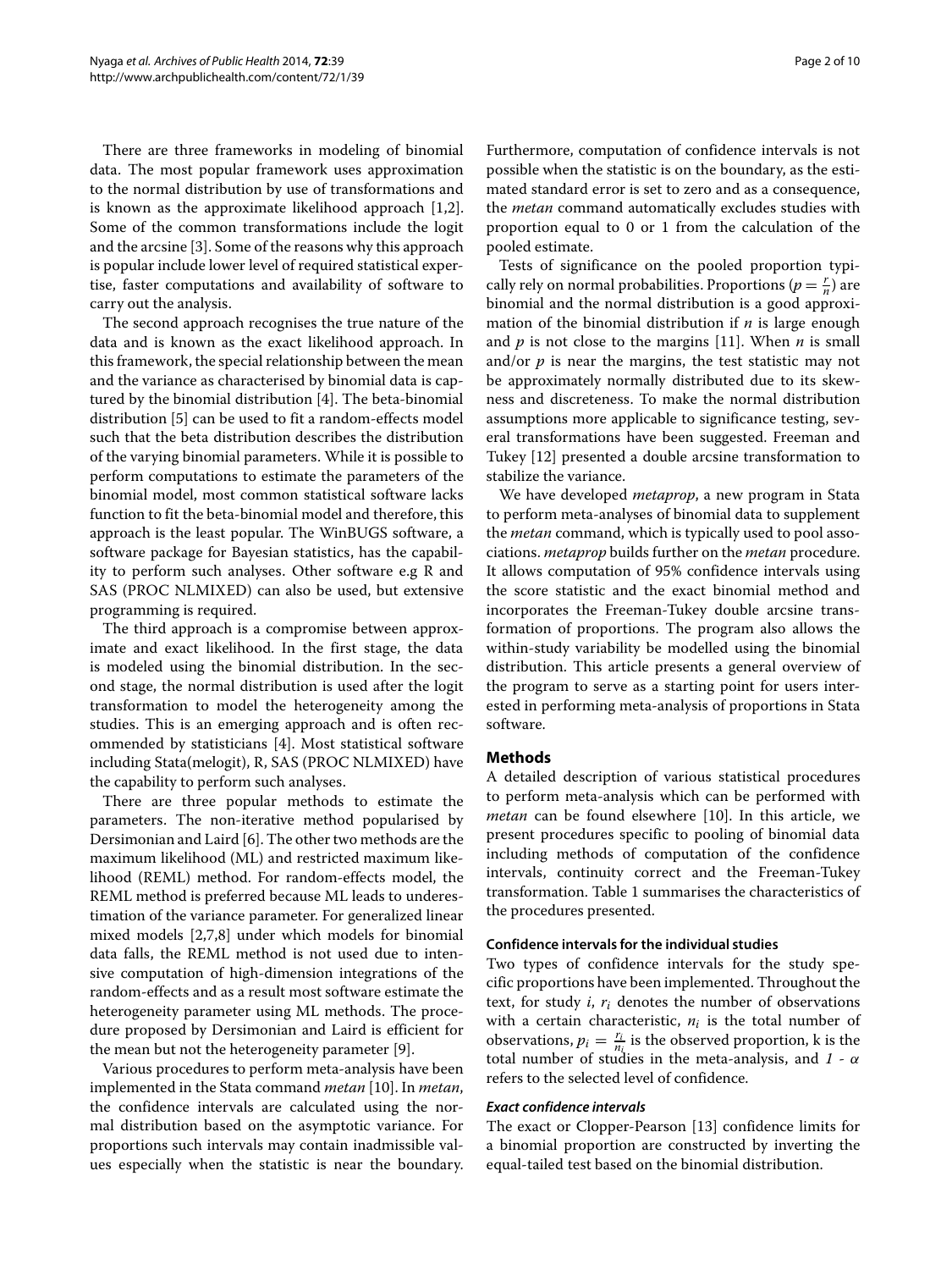| Option in metaprop | <b>Description</b>                                                                                                                                                          | Strength                                                                                                                                                                                   | <b>Remarks</b>                                                                                                                                     |
|--------------------|-----------------------------------------------------------------------------------------------------------------------------------------------------------------------------|--------------------------------------------------------------------------------------------------------------------------------------------------------------------------------------------|----------------------------------------------------------------------------------------------------------------------------------------------------|
| cimethod (score)   | Computes the study specific<br>confidence intervals using the score<br>method.                                                                                              | Study specific intervals always yield<br>admissible values (within the limits<br>of $0$ and $1$ ).                                                                                         | The Wald confidence intervals for<br>the pooled estimate could be<br>inadmissible if study specific<br>estimates are on or close to the<br>margin. |
|                    |                                                                                                                                                                             | The coverage probability of the<br>study specific confidence intervals<br>are close to the nominal level.                                                                                  |                                                                                                                                                    |
| cimethod (exact)   | Computes the study specific<br>confidence intervals using exact<br>method                                                                                                   | Study specific intervals always yield<br>admissible values                                                                                                                                 | More conservative method and<br>therefore study specific confidence<br>intervals tend to be too wide.                                              |
|                    |                                                                                                                                                                             |                                                                                                                                                                                            | The Wald confidence intervals for the<br>pooled estimate could be inadmissible if<br>study specific estimates are on or close<br>to the margin.    |
| ftt                | Performs the Freeman-tukey<br>double arcsine transformation.<br>computes the weighted pooled<br>estimate and performs the<br>back-transformation on the pooled<br>estimate. | The confidence intervals for the<br>pooled estimate are always<br>admissible. Test of significance<br>based on Normal approximation<br>more applicable than without the<br>transformation. | The procedure could break-down in<br>case of extremely sparse data.                                                                                |
| logit              | Uses the Binomial distribution to<br>model the within-study variability.                                                                                                    | The confidence intervals for<br>the study-specific estimate and<br>pooled estimate are always<br>admissible.                                                                               | Requires <i>metaprop_one</i> available<br>for Stata 13 or later versions.                                                                          |
|                    |                                                                                                                                                                             |                                                                                                                                                                                            | It is an iterative procedure and<br>therefore it requires more<br>computational time than<br>non-iterative procedures.                             |

## <span id="page-2-0"></span>**Table 1 Summary of the procedures available in metaprop**

The interval for the  $i^{th}$  study is  $\left[ L_i, \, U_i \right]$  with  $L_i$  and  $U_i$  as the solutions in  $p_i$  to the equations;

$$
P(X_i \ge r_i) = \frac{\alpha}{2}
$$
 and  $P(X_i \le r_i) = \frac{\alpha}{2}$  for  $X_i = 0, 1, ... r_i, ..., n_i$ .

The lower endpoint is the  $\frac{\alpha}{2}$  quantile of a beta distribution; Beta $(x_i, n_i - x_i + 1)$ , and the upper endpoint is the 1 –  $\frac{\alpha}{2}$  quantile of a beta distribution; Beta( $x_i + 1, n_i$  –  $x_i$ ) [\[14\]](#page-9-13). Since the binomial distribution is discrete, the coverage probability of the exact intervals is not exactly  $(1-\alpha)$  but at least  $(1-\alpha)$  and consequently exact confidence intervals are considered conservative [\[15\]](#page-9-14).

#### *Score confidence intervals*

The score confidence interval [\[16\]](#page-9-15) has its coverage close to the nominal confidence level even with small sample sizes. It has been shown to perform better than the Wald and the exact confidence intervals [\[1,](#page-9-0)[15\]](#page-9-14). The confidence limits for the *i th* study are computed as;

$$
\frac{p_i+\frac{z}{2n_i}\mp z\sqrt{p_i(1-p_i)+\frac{\frac{z}{4n_i}}{n_i}}}{\left(1+\frac{z}{n_i}\right)},
$$

where *z* is the  $\frac{\alpha}{2}$ <sup>th</sup> percentile of the standard normal distribution.

## **Confidence Intervals for the pooled estimate after transformation**

#### *Freeman-Tukey double arcsine transformation*

The variance stabilizing transformation of the proportions as proposed by Freeman and Tukey [\[12\]](#page-9-11) normalizing the outcomes before pooling, is defined as;

$$
\sin^{-1}\sqrt{\frac{r_i}{n_i+1}} + \sin^{-1}\sqrt{\frac{r_i+1}{n_i+1}}.
$$

The asymptotic variance of the transformed variable is defined as,  $\frac{1}{n_i+0.5}$ . This transformations is intended to achieve approximate normality. The pooled estimate are then computed using the Dersimonian and Laird [\[6\]](#page-9-5) method based on the transformed values and their variances. The confidence intervals for the pooled estimate are then computed using the Wald method.

#### *Inverse of Freeman-Tukey double arcsine transformation*

To convert the transformed values into the 'original units' of proportions, Miller [\[3\]](#page-9-2) proposed the following formula;

$$
p = \frac{1}{2} \left[ 1 - sign(\cos t) \sqrt{\left[ 1 - \left( \sin t + \frac{\sin t - \frac{1}{\sin t}}{n} \right)^2 \right]} \right],
$$

where *t* is the transformed value and *n* is the sample size. In the meta-analysis setting, *t* is the pooled estimate or the confidence intervals based on transformed values. In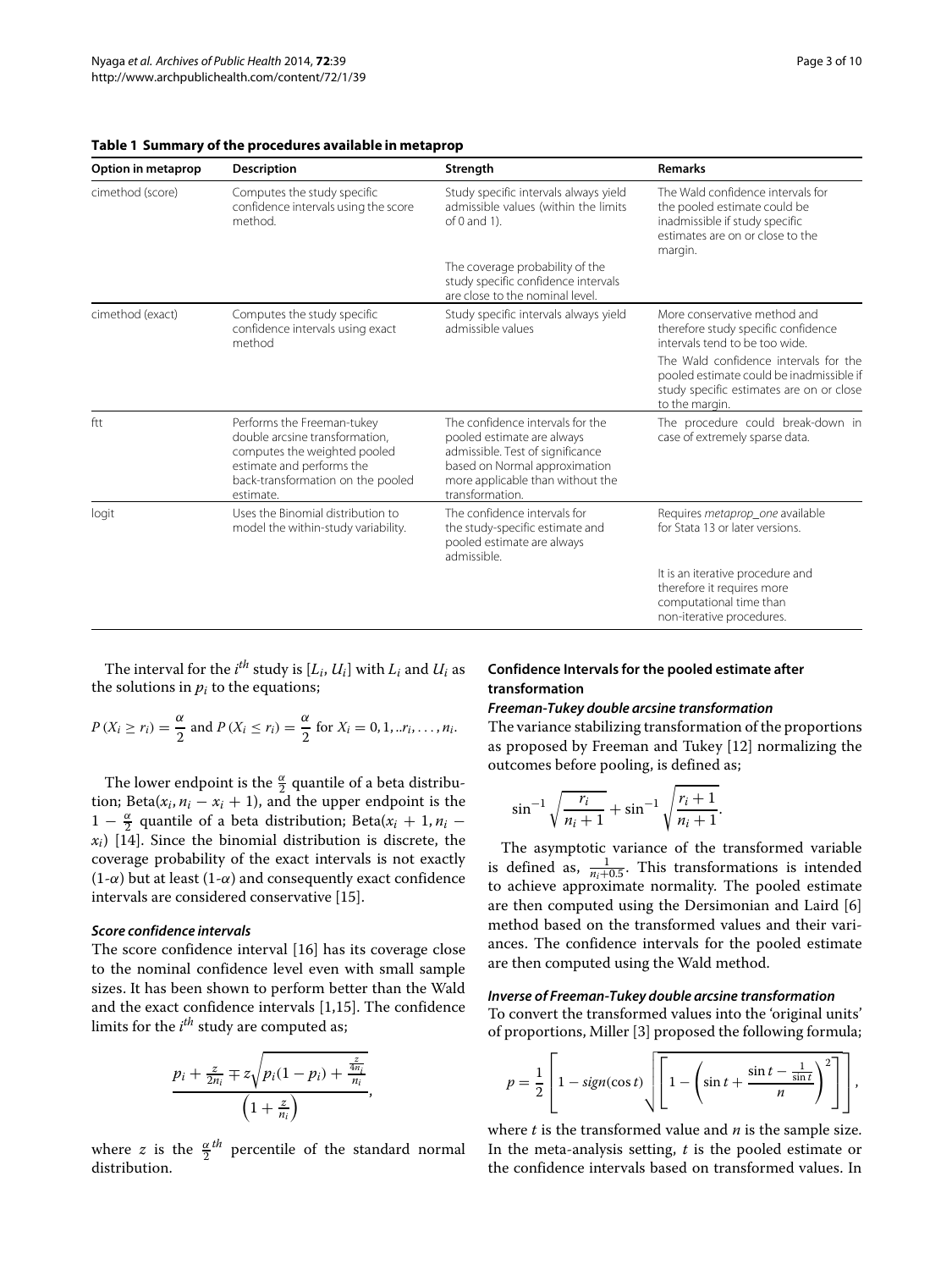practice, the use of this formula usually involves translating the means of *t*'s derived from binomials with different *n*'s as is the case in meta-analysis where most studies included have different sample sizes. In this case, Miller [\[3\]](#page-9-2) suggested that the harmonic mean of the *ni*'s be used in the conversion formula. For a set of numbers, the harmonic mean is the inverse of the arithmetic mean of the reciprocals of the numbers in the set.

## **The logistic-normal random-effects model**

The observed events *ri* are assumed to have a binomial distribution with parameters  $p_i$  and sample size  $n_i$ , i.e;

$$
r_i \sim binomial(p_i, n_i).
$$

The normal distribution is then used to model the random-effects;

 $logit(p_i) \sim normal(\mu, \tau)$ .

Here,  $\mu$  is the mean of a population of possible means, and  $\tau$  is the between-study variance, both in the logit scale. The maximum likelihood (ML) procedure is herein used to estimate  $\tau$ . The above model can be reduced to form the fixed-effects model by assuming that  $\tau = 0$ . In this case, the model is written as;

 $r_i \sim binomial(p, n_i)$ .

#### **Materials**

The datasets used for the illustration were part of metaanalyses conducted by Arbyn et al. [\[17\]](#page-9-16) and Dolman et al. [\[18\]](#page-9-17). The datasets are available as clickable examples in the help file for *metaprop*.

## *Dataset one*

Arbyn et al. [\[17\]](#page-9-16) assessed the HPV test positivity rate in women with equivocal or low-grade cervical cytological abnormalities. HPV testing has been proposed as a method to triage women with minor cytological abnormalities identified through screening for cervical cancer using the Pap smear [\[19,](#page-9-18)[20\]](#page-9-19). The prevalence of HPV infection reflects the burden of referral and diagnostic work-up when the test is used to triage women with these cytological conditions [\[17\]](#page-9-16). Two groups of minor cytological abnormalties can be distinguished: a) atypical squamous cells of undetermined significance (ASC-US) or borderline dyskaryosis and b) low-grade squamous intraepithelial lesion (LSIL) or mild dyskaryosis. The meta-analysis concluded that the large majority of women with LSIL were infected with HPV suggesting limited utility of HPV triaging. However, for women with ASC-US, more than halve tested negative and could be released from further follow-up. Figure [1](#page-4-0) reproduces the meta analysis including 32 studies providing data of HPV infection in case of equivocal cervical cytology (ASC-US). The pooled prevalence of HPV infection, assessed with the Hybrid Capture

2 assay was 43% (95% CI: 39%-46%) (see Figure [1](#page-4-0) and Table [2\)](#page-5-0).

The dataset contains *author* and *year* which identify each study, where *tgroup* corresponds with the triage group(ASCUS, LSIL, borderline dyskaryosis). *num* and *denom* indicates the number of women with a positive HPV test (HC2 assay) and total number of tested women such that  $frac(\frac{num}{denom})$  is the proportion with a positive HC2 test. *se* indicates the standard error computed as *frac*(1−*frac*) *denom* . *lo* and *up* are the lower and upper confidence intervals computed using the 'exact' method.

#### *Dataset two*

Dolman et al. [\[18\]](#page-9-17) published a systematic review on the efficacy of cold coagulation to treat cervical intraepithelial neoplasia (CIN). Thirteen reports were included in the meta-analysis which showed a high degree of heterogeneity among studies. Several studies had cure rates at or close to 100%. As seen in Figure [2,](#page-7-0) the Wald confidence intervals yield values beyond 1 for some of the individual studies and for the pooled proportion for studies conducted in Europe.

The dataset contains *nb\_cured* and *nb\_treated* indicates the number of women cured of CIN and total number of women treated for CIN such that  $\frac{frac{nb\_cured}{nb\_treated}}{nb\_treated}$  is the proportion of women cured of CIN, and *se* is the standard error. *region* indicates continent in which the study was conducted. For studies with *frac* = 1, *se* = 0 and the authors replaced *se* =  $\frac{up}{2*1.96}$ , where *up* and *low* were the exact binomial confidence intervals to ensure that such studies were not excluded from the analysis.

#### **Software development**

The *metaprop* command is an adaptation of the metan programme developed by Harris et al. [\[10\]](#page-9-9) intended to perform fixed and random-effects meta-analysis in Stata on continuous variables or associations between continuous or binomial variables. The *metaprop* program and its help file are available for downloading at [http://ideas.repec.org/c/boc/bocode/s457781.html.](http://ideas.repec.org/c/boc/bocode/s457781.html) The command requires Stata 10 or later versions and can be directly installed within Stata by typing *ssc install metaprop* when one is connected to the internet. An update to *metaprop* to include the logistic-normal random-effects model is also available for download. The updated command *metaprop\_one* requires Stata 13 and can be directly installed within Stata by typing *ssc install metaprop\_one* when one is connected to the internet.

## **Results**

#### **Example one**

We reproduce Figure one in Arbyn et al. [\[17\]](#page-9-16). *metaprop* pools proportions and presents a weighted sub-group and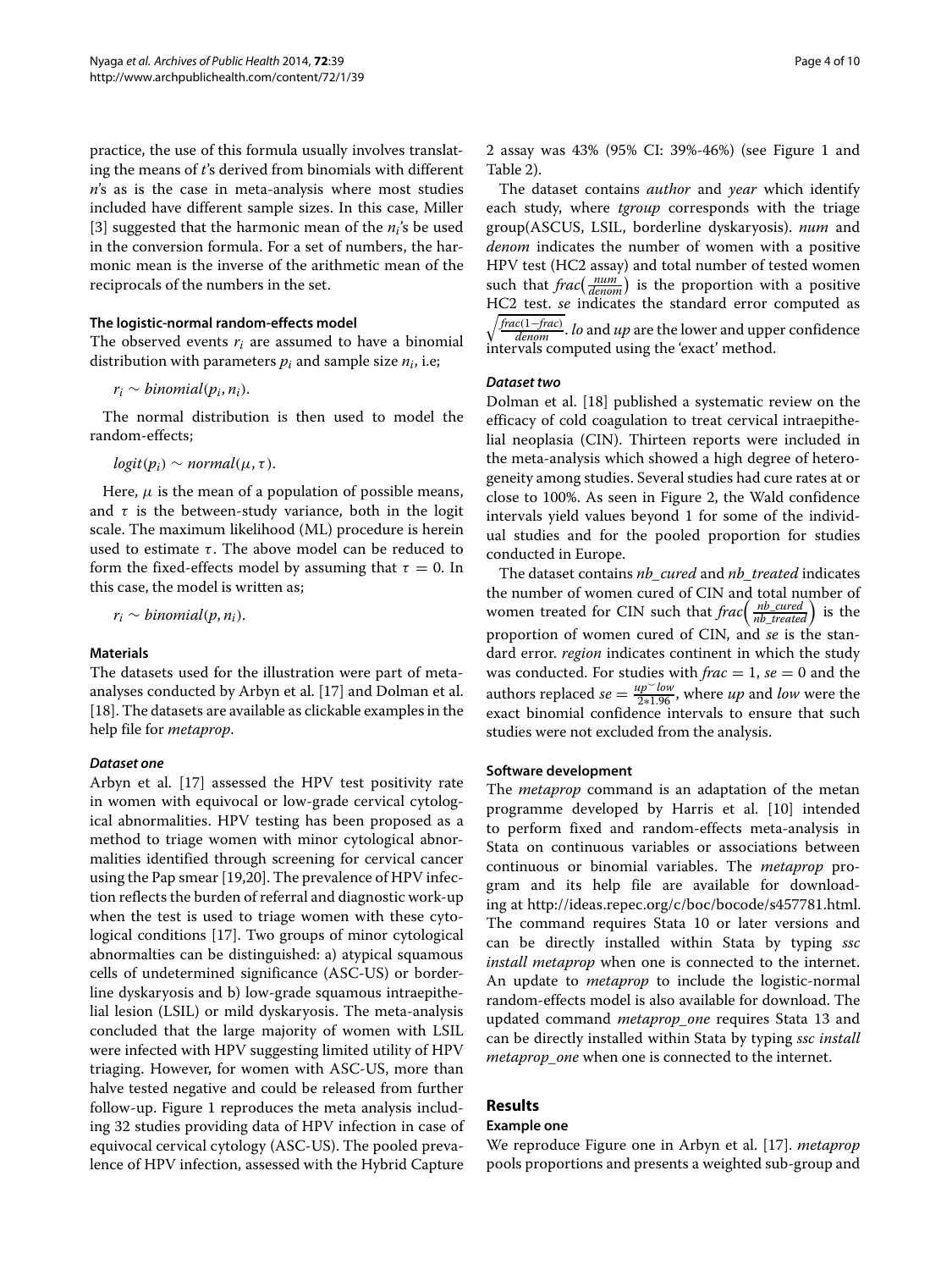#### Nyaga et al. Archives of Public Health 2014, **72**:39 **Page 5 of 10** Page 5 of 10 http://www.archpublichealth.com/content/72/1/39

| Study                                      | ES (95% CI)               |
|--------------------------------------------|---------------------------|
| ASCUS                                      | ٠<br>×,                   |
| Manos (1999)                               | 0.39(0.36, 0.43)          |
| Bergeron (2000)                            | 0.43(0.34, 0.53)          |
| Lytwyn (2000)                              | 0.40(0.28, 0.54)          |
| Shlay (2000)                               | 0.31(0.25, 0.38)          |
| Morin (2001)                               | 0.29(0.25, 0.34)          |
| Solomon (2001)                             | 0.57(0.55, 0.59)          |
| Kulasingam (2002)                          | 0.51(0.45, 0.57)          |
| Pretorius (2002)                           | 0.32(0.29, 0.35)          |
| Lonky (2003)                               | 0.46(0.40, 0.52)          |
| Wensveen (2003)                            | 0.45(0.37, 0.54)          |
| Rowe (2004)                                | 0.44(0.38, 0.50)          |
| Andersson (2005)                           | 0.44(0.30, 0.59)          |
| Palma (2005)                               | 0.70(0.62, 0.77)          |
| Giovannelli (2005)                         | 0.23(0.15, 0.33)          |
| Kendall (2005)                             | 0.34(0.33, 0.35)          |
| Nieh (2005)                                | 0.74(0.62, 0.84)          |
| Bergeron (2006)                            | 0.44(0.42, 0.47)          |
| Kiatpongsan (2006)                         | 0.39(0.29, 0.50)          |
| Monsonego (2006)                           | 0.48(0.36, 0.60)          |
| Ronco (2007)                               | 0.31(0.28, 0.35)          |
| Subtotal ( $1^2 = 96.9\%$ , p = 0.000)     | 0.43(0.38, 0.48)          |
| <b>BORDERLINE DYSKARYOSIS</b>              |                           |
| Rebello (2001)                             | 0.41(0.30, 0.53)          |
| Zielinski (2001)                           | 0.35(0.28, 0.42)          |
| Cuzick (2003)                              | 0.26(0.19, 0.35)          |
| Guyot (2003)                               | 0.52(0.31, 0.73)          |
| Moss (2006)                                | 0.46(0.44, 0.47)          |
| Cuschieri (2007)                           | 0.61(0.53, 0.68)          |
| Subtotal $(1 \land 2 = 90.7\%, p = 0.000)$ | 0.43(0.34, 0.52)          |
| ASC-US                                     |                           |
| <b>Bruner (2004)</b>                       | 0.27(0.18, 0.37)          |
| Kelly (2006)                               | 0.73 (0.58, 0.84)         |
| Ko (2006)                                  | 0.40(0.38, 0.42)          |
| Selvaggi (2006)                            | 0.40(0.36, 0.43)          |
| Wright (2006)                              | 0.34(0.31, 0.37)          |
| You (2007)                                 | 0.46(0.43, 0.49)          |
| Subtotal $(1 \land 2 = 93.2\%, p = 0.000)$ | 0.42(0.36, 0.47)          |
| Heterogeneity between groups: $p = 0.925$  |                           |
| Overall $(1^2 = 96.1\% , p = 0.000);$      | 0.43 (0.39, 0.46)         |
|                                            |                           |
| $\mathbf 0$<br>.25<br>Proportion           | .75<br>$\mathbf{1}$<br>.5 |

<span id="page-4-0"></span>Output generated by the Stata procedure *metaprop*.

overall pooled estimates with inverse-variance weights obtained from a random-effects model.

. metaprop num denom, random by(tgroup) cimethod(exact) /\*

- \*/ label(namevar=author, yearvar=year) /\*
- \*/ xlab(.25,0.5,.75,1)xline(0, lcolor(black)) /\*
- \*/ subti(Atypical cervical cytology, size(4)) /\*
- \*/ xtitle(Proportion,size(2)) nowt /\*

\*/ olineopt(lcolor(red)lpattern(shortdash))/\*

- \*/ plotregion(icolor(ltbluishgray)) /\*
- \*/ diamopt(lcolor(red)) /\*

\*/ pointopt(msymbol(x)msize(0))boxopt(msymbol(S) mcolor (black)) /\*

Table [2](#page-5-0) and Figure [1](#page-4-0) both present the study specific proportions with 95% exact confidence intervals for each study, the sub-group and overall pooled estimate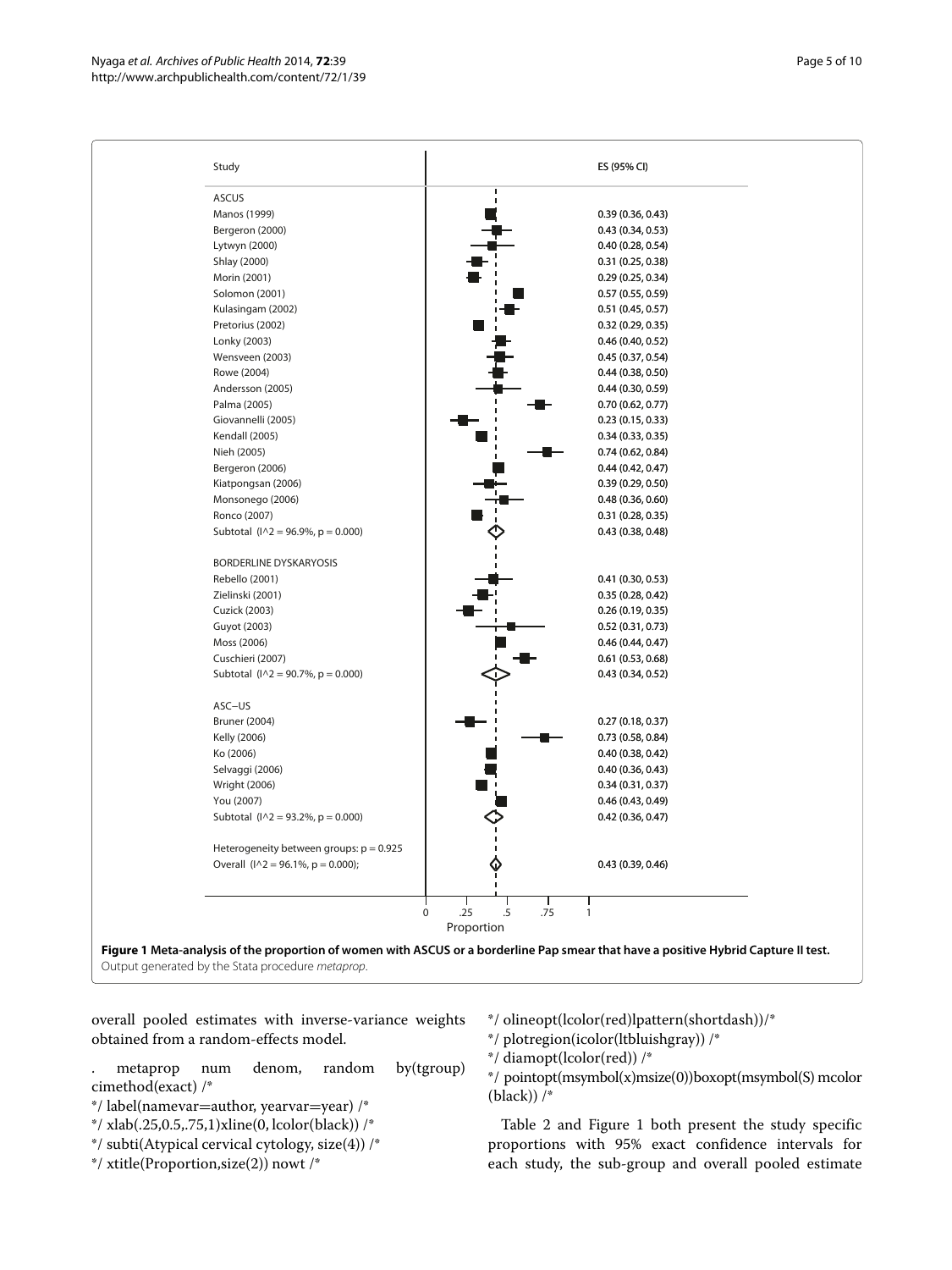| Study                       | ES    | [95% Conf. interval] |       |
|-----------------------------|-------|----------------------|-------|
| <b>ASCUS</b>                |       |                      |       |
| Manos (1999)                | 0.395 | 0.364                | 0.426 |
| Bergeron (2000)             | 0.432 | 0.339                | 0.53  |
| Lytwyn (2000)               | 0.404 | 0.276                | 0.542 |
| Shlay (2000)                | 0.313 | 0.248                | 0.383 |
| Morin (2001)                | 0.292 | 0.245                | 0.342 |
| Solomon (2001)              | 0.568 | 0.547                | 0.588 |
| Kulasingam (2002)           | 0.511 | 0.45                 | 0.572 |
| Pretorius (2002)            | 0.322 | 0.293                | 0.353 |
| Lonky (2003)                | 0.46  | 0.401                | 0.521 |
| Wensveen (2003)             | 0.453 | 0.371                | 0.537 |
| Rowe (2004)                 | 0.44  | 0.38                 | 0.501 |
| Andersson (2005)            | 0.442 | 0.305                | 0.587 |
| Palma (2005)                | 0.699 | 0.62                 | 0.769 |
| Giovannelli (2005)          | 0.228 | 0.147                | 0.328 |
| Kendall (2005)              | 0.341 | 0.33                 | 0.352 |
| Nieh (2005)                 | 0.742 | 0.62                 | 0.842 |
| Bergeron (2006)             | 0.444 | 0.422                | 0.467 |
| Kiatpongsan (2006)          | 0.389 | 0.288                | 0.497 |
| Monsonego (2006)            | 0.479 | 0.359                | 0.601 |
| Ronco (2007)                | 0.314 | 0.281                | 0.349 |
| Sub-total                   |       |                      |       |
| Random pooled ES            | 0.431 | 0.382                | 0.480 |
| <b>BORDERLINE DYSKARYOS</b> |       |                      |       |
| Rebello (2001)              | 0.413 | 0.301                | 0.533 |
| Zielinski (2001)            | 0.347 | 0.284                | 0.415 |
| Cuzick (2003)               | 0.26  | 0.185                | 0.347 |
| Guyot (2003)                | 0.522 | 0.306                | 0.732 |
| Moss (2006)                 | 0.456 | 0.44                 | 0.473 |
| Cuschieri (2007)            | 0.605 | 0.532                | 0.675 |
| Sub-total                   |       |                      |       |
| Random pooled ES            | 0.428 | 0.341                | 0.516 |
| ASC-US                      |       |                      |       |
| <b>Bruner (2004)</b>        | 0.269 | 0.182                | 0.371 |
| Kelly (2006)                | 0.725 | 0.583                | 0.841 |
| Ko (2006)                   | 0.401 | 0.381                | 0.421 |
| Selvaggi (2006)             | 0.396 | 0.359                | 0.434 |
| Wright (2006)               | 0.341 | 0.315                | 0.368 |
| You (2007)                  | 0.463 | 0.434                | 0.492 |
| Sub-total                   |       |                      |       |
| Random pooled ES            | 0.416 | 0.360                | 0.472 |
| Overall                     |       |                      |       |
| Random pooled ES            | 0.428 | 0.395                | 0.461 |

## <span id="page-5-0"></span>**Table 2 Meta-analysis of the presence of high-risk HPV DNA in women with equivocal cervical cytology, by terminology group (ASCUS, Borderline Dyskaryosis or ASC-US)**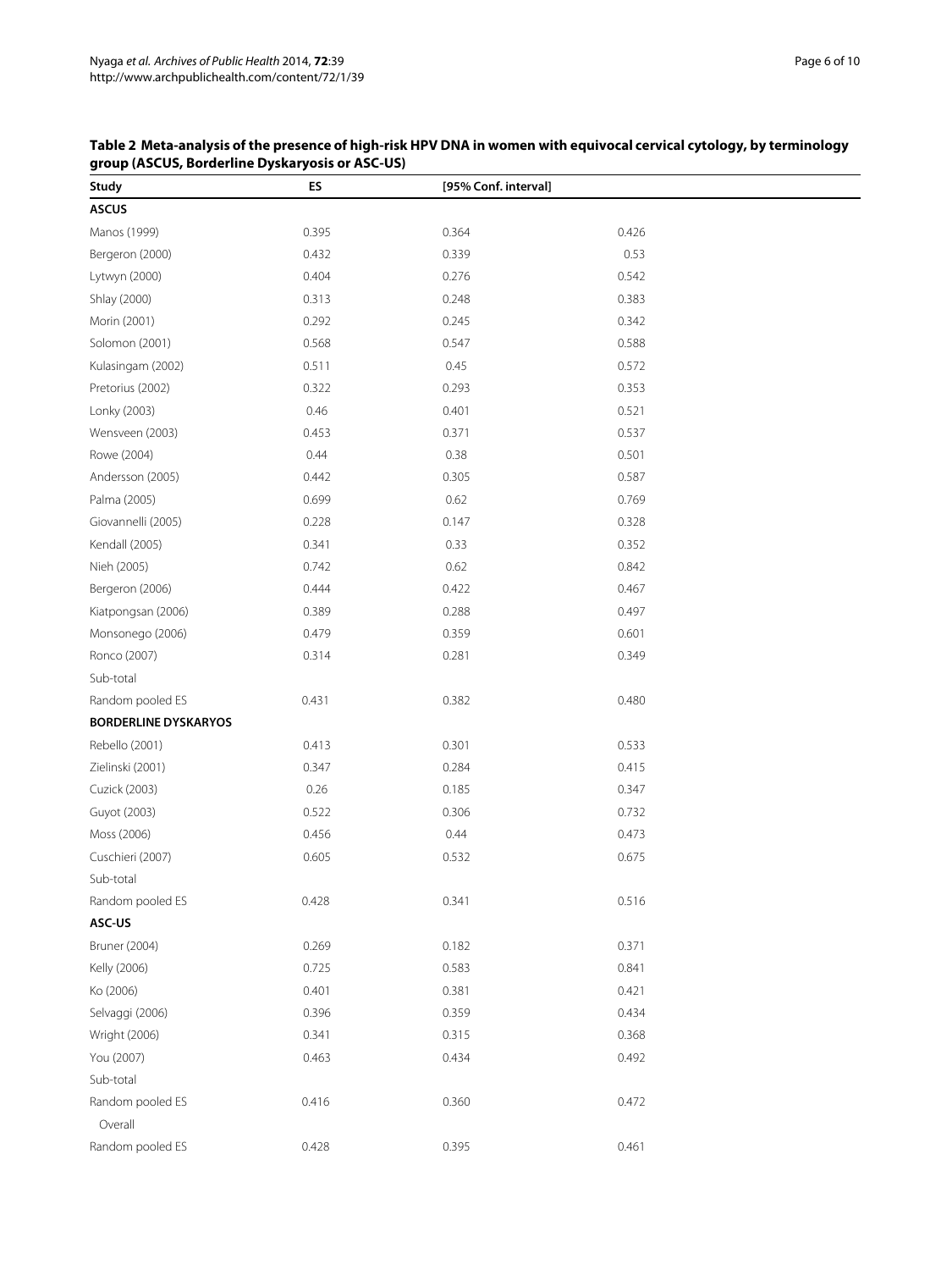| Test(s) of heterogeneity:                                            |                         |                    |             |        |
|----------------------------------------------------------------------|-------------------------|--------------------|-------------|--------|
|                                                                      | Heterogeneity statistic | Degrees of freedom | p-value     | $12**$ |
| <b>ASCUS</b>                                                         | 614.42                  | 19                 | 0.000       | 96.9%  |
| <b>BORDERLINE DYSKARYOS</b>                                          | 53.58                   | 5                  | 0.000       | 90.7%  |
| ASC-US                                                               | 73.92                   | 5                  | 0.000       | 93.2%  |
| Overall                                                              | 785.77                  | 31                 | 0.000       | 96.1%  |
| Random: Rest for heterogeneity between sub-groups:                   |                         |                    |             |        |
|                                                                      | 0.16                    | $\overline{2}$     | 0.925       |        |
| **/ <sup>2</sup> : the variation in ES attributable to heterogeneity |                         |                    |             |        |
| Significance of test(s) of $ES = 0$                                  |                         |                    |             |        |
|                                                                      | <b>ASCUS</b>            | $z = 17.22$        | $p = 0.000$ |        |
|                                                                      | <b>BORDERLINE</b>       |                    |             |        |
|                                                                      | <b>DYSKARYOS</b>        | $z = 9.58$         | $p = 0.000$ |        |
|                                                                      | ASC-US                  | $z = 14.57$        | $p = 0.000$ |        |
|                                                                      | Overall                 | $z = 25.31$        | $p = 0.000$ |        |

#### **Table 2 Meta-analysis of the presence of high-risk HPV DNA in women with equivocal cervical cytology, by terminology group (ASCUS, Borderline Dyskaryosis or ASC-US)** *(Continued)*

Output generated by the Stata procedure *metaprop*.

with 95% Wald confidence intervals and the *I*<sup>2</sup> statistic which describes the percentage of total variation due to inter-study heterogeneity. The table presents additional information on the pooled proportions and includes tests of heterogeneity within the sub-groups and overall. Significant intra-group heterogeneity was observed  $(p<0.001$  with  $I<sup>2</sup>$  exceeding 93% for all the three terminology groups). However, no inter-group heterogeneity was noted ( $p = 0.925$ ), supporting the pooling of all studies into one pooled measure: 43% (95% CI: 39-46%).

Though the weights have been computed using the random-effects model, the heterogeneity statistics have been computed by re-calculating the overall pooled estimate by treating the sub-group pooled estimates as though they were fixed-effects estimates. Since all studyspecific proportions are close to 0.5, *metan* (see Figure one in Arbyn et al. [\[17\]](#page-9-16)) and *metaprop* (see Figure [1\)](#page-4-0) produce similar results.

## **Example two**

We extracted data that generated Figure two in Dolman et al. [\[18\]](#page-9-17) (see Figure [2\)](#page-7-0). Since the proportion of cured women is close to or at 1 in some studies, we enabled the Freeman-Tukey double arcsine transformation. Otherwise, studies with estimated proportion at 1 would be excluded from the analysis leading to a biased pooled estimate. Alternatively; using *cc(#)* ensures that such studies are not excluded. However, the pooled estimate is not guaranteed to be within the [0,1] interval which is automatic when the Freeman-Tukey double arcsine(*ftt*) option is enabled. We used the score confidence intervals for the individual studies.

. metaprop nb\_cured nb\_treated, random by(region) ftt cimethod(score)/\*

 $*$ / label(namevar = study) graphregion(color(white)) plotregion(color(white))/\*

- $*/$  xlab $(0.5, 0.6, .7, 0.8, 0.9, 1)$  / $*$
- $*/$  xtick(0.5,0.6,.7,0.8, 0.9, 1) force/ $*$
- \*/ xtitle(Proportion,size(2)) nowt stats /\*
- \*/ olineopt(lcolor(black) lpattern(shortdash)) /\*
- \*/ diamopt(lcolor(black)) /\*
- \*/ boxopt(msymbol(S)) rcols(col)/\*
- \*/ astext(70) texts(80) nohet notable

Figure [3](#page-8-0) (displaying the forest plot generated by *metaprop*) presents the study-specific proportions with 95% score confidence intervals, the regional and overall pooled estimates with 95% Wald confidence intervals, *I*<sup>2</sup> statistic, and test of significance of the overall pooled estimates. In contrast with Figure [2](#page-7-0) (displaying the graphical output generated with *metan*), all the confidence intervals have admissible values.

#### **Example three**

We extracted data that generated Figure two in Dolman et al. [\[18\]](#page-9-17) (see Figure [2\)](#page-7-0). We fit the logistic-normal random-effects model to the data. With these model, there is no worry about studies with cure rates close to or at 1 in some studies since we use the exact method. The confidence intervals for the individual studies also are computed with exact method. We used the updated command *metaprop\_one* which requires Stata 13 to fit the generalized linear mixed model (GLMM).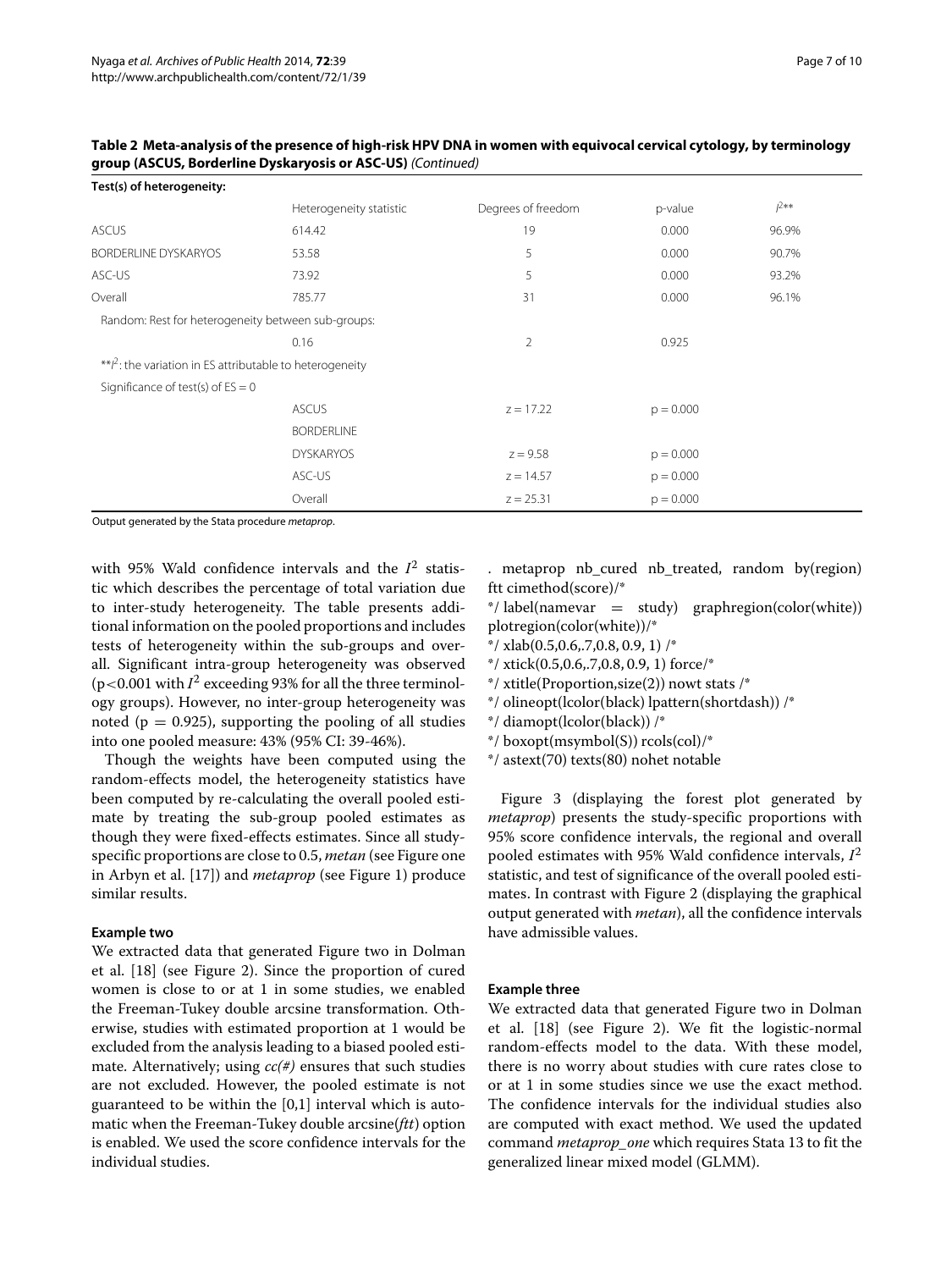

<span id="page-7-0"></span>. metaprop\_one nb\_cured nb\_treated, random logit groupid(study) ///

```
label(namevar=author, yearvar=year) sortby(yearauthor) ///
xlab(.1,.2,.3,.4,.5,.6,.7,.8,.9,1) xline(0, lcolor(black)) ///
ti(Positivity of p16 immunostaining, size(4) color(blue)) ///
subti("Cytology = HSIL", size(4) color(blue)) ///
xtitle(Proportion,size(3)) nowt nostats ///
olineopt(lcolor(red) lpattern(shortdash)) ///
diamopt(lcolor(red)) pointopt(msymbol(s) msize(2)) ///
astext(70) texts(100)
```
Table [3](#page-8-1) presents the study-specific proportions with 95% exact confidence intervals and overall pooled estimates with 95% Wald confidence intervals with logit transformation and back transformation, *Chi*<sup>2</sup> statistic of Likelihood ratio (LR) test comparing the random- and fixed-effects model, the estimated between-study variance and test of significance testing if the estimated proportion is equal to zero. The P-value for the LR is 0.022 indicating presence of significant heterogeneity. From the previous command, the Q-statistic is analogous to the LR statistic. In contrast with Figure [2](#page-7-0) (displaying the graphical output generated with *metan*), all the confidence intervals have admissible values. The estimated pooled mean and the corresponding 95% intervals are similar to those obtained earlier (see Figure [2\)](#page-7-0) computed as a weighted average after the arcsine transformation. However, the estimated between-study variance is larger (0.4907) than the Dersimonian and Laird variance estimate obtained from the previous command (0.0409) as expected [\[9\]](#page-9-8).

## **Discussion**

We have presented procedures to perform meta-analysis of proportions in Stata. We adapted and made additions to the *metan* command to provide procedures which are specific for binomial data where the user specifies *n* and *N* denoting the number of individuals with the characteristic of interest and the total number of individuals. With *metaprop*, it is possible to perform a test of heterogeneity between groups when sub-group analysis is desired and the random-effects model has been used to compute the pooled estimate. In metan, a test for intergroup comparison is only produced when the fixed effects model is used in a subgroup meta-analysis.

When the estimated proportion is at 0/1, the estimate for the standard error is zero and therefore the Wald confidence intervals cannot be computed. Studies with zero standard error are often excluded since the weight assigned to such studies is infinite. Excluding such studies could lead to biased results and often users compute the standard error in ad hoc way. The continuity correction enabled by the  $cc(\#)$  option avoids exclusion of studies with 0%. or 100% prevalence. While this ensures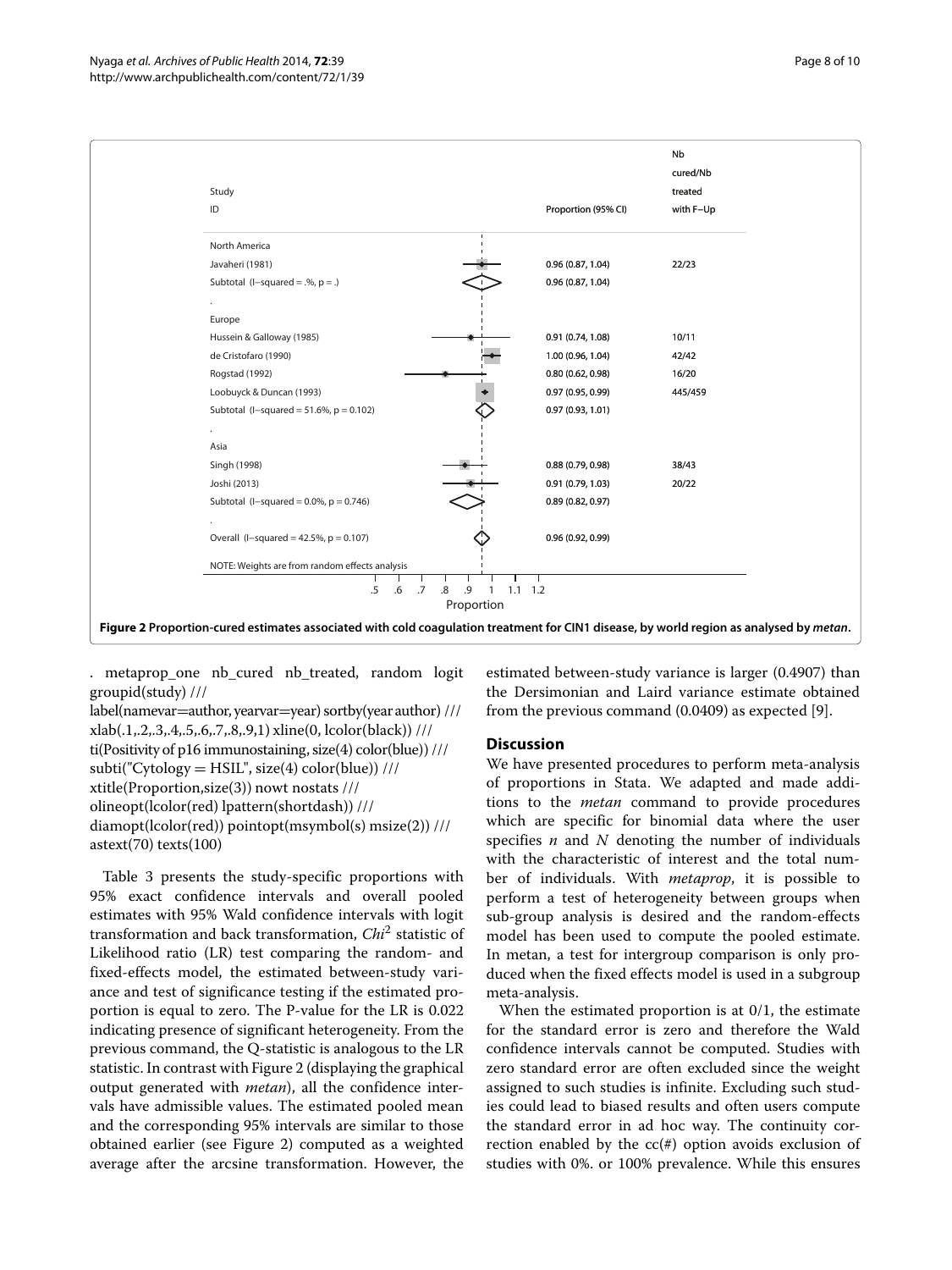

<span id="page-8-0"></span>that the studies are retained, the confidence intervals for the pooled estimate may yield inadmissible values.

Furthermore, use of Wald confidence intervals for the individual studies when the estimated proportion is close to zero often yields inadmissible values. This is because the Wald confidence intervals are always symmetric around an estimate. In contrast to the Wald, the exact

or score confidence intervals can be asymmetric especially near the extreme values. By computing the exact or score confidence intervals for the individuals studies, we are guaranteed of admissible values. While the exact confidence are regarded as the 'gold' standard, we recommend the use of score confidence intervals because the coverage is close to the nominal level, whereas the

<span id="page-8-1"></span>

|  |  |  |  | (comportion of CIN1 disease with disease that is distributed in the Sabistion) Table 3 Meta-analysion |
|--|--|--|--|-------------------------------------------------------------------------------------------------------|
|--|--|--|--|-------------------------------------------------------------------------------------------------------|

| Study                     | ES    | [95% Conf. Interval] |        |
|---------------------------|-------|----------------------|--------|
|                           |       |                      |        |
| Javaheri (1981)           | 0.957 | 0.7901               | 0.9923 |
| Hussein & Galloway (1985) | 0.909 | 0.6226               | 0.9838 |
| de Cristofaro (1990)      | 1.000 | 0.9162               | 1.0000 |
| Rogstad (1992)            | 0.800 | 0.5840               | 0.9193 |
| Loobuyck & Duncan (1993)  | 0.969 | 0.9495               | 0.9817 |
| Singh (1998)              | 0.884 | 0.7552               | 0.9493 |
| Joshi (2013)              | 0.909 | 0.7219               | 0.9747 |
| Random pooled ES          | 0.942 | 0.8855               | 0.9715 |

LR test: RE vs FE Model  $\frac{c}{h^2} = 4.04$  (d.f. = 1) p = 0.022.

Estimate of between-study variance  $Tau^2 = 0.4907$ .

Test of  $ES = 0: z = 45.56 p = 0.000$ .

Output generated by the Stata procedure *metaprop\_one*.